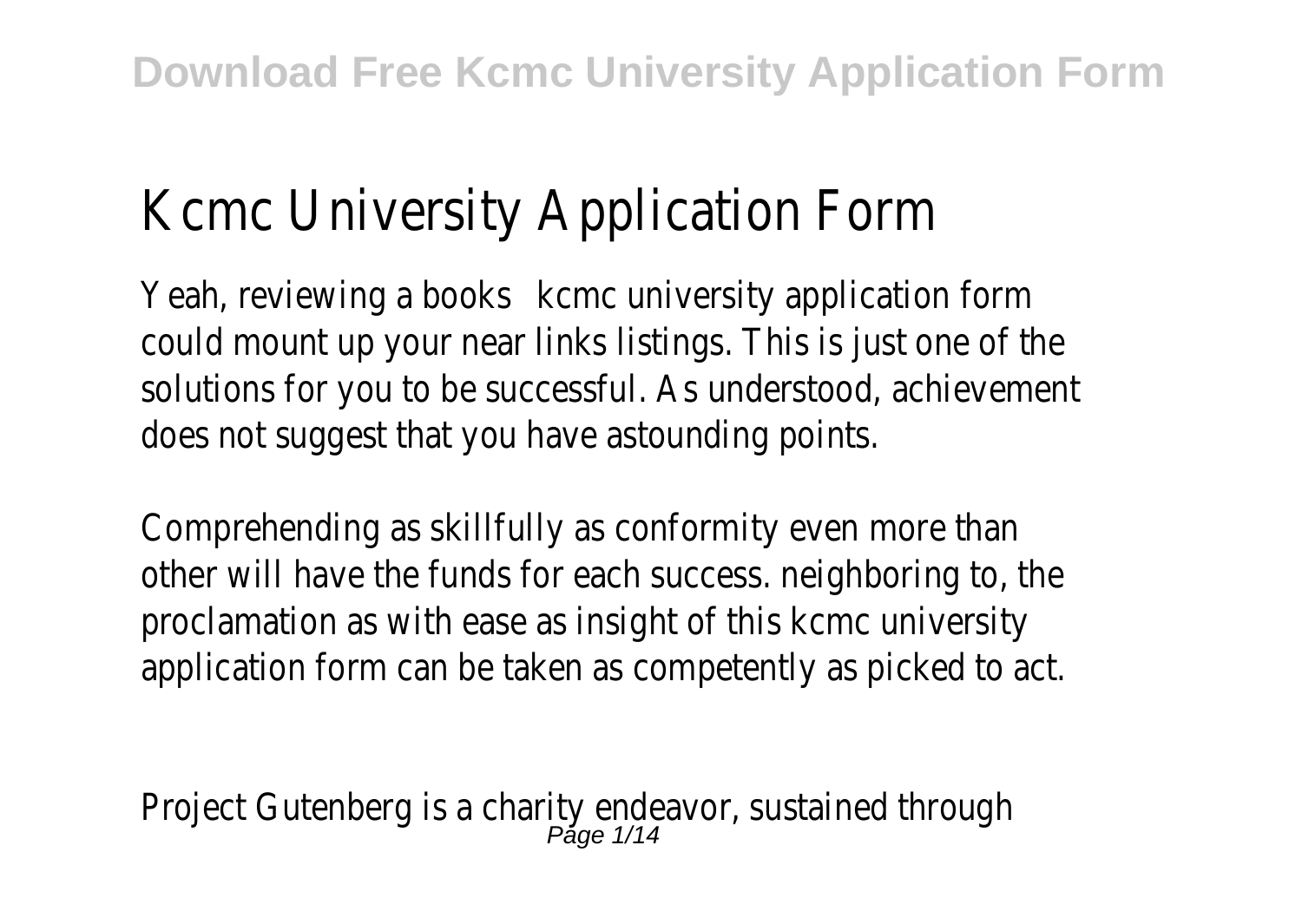volunteers and fundraisers, that aims to collect and provide as many high-quality ebooks as possible. Most of its library consists of public domain titles, but it has other stuff too if you're willing to look around.

Kilimanjaro Christian Medical University College - KCMUCo ...

The Kilimanjaro Christian Medical College, KCMC application form 2020/2021, Courses Offered, Prospectus, Joining Instruction pdf, Registration Dates, Admission Requirements, Application Fees & admission closing date-deadline for 2020/2021 online. The management of the Kilimanjaro Christian Medical College (KCMC) hereby invites application Page 2/14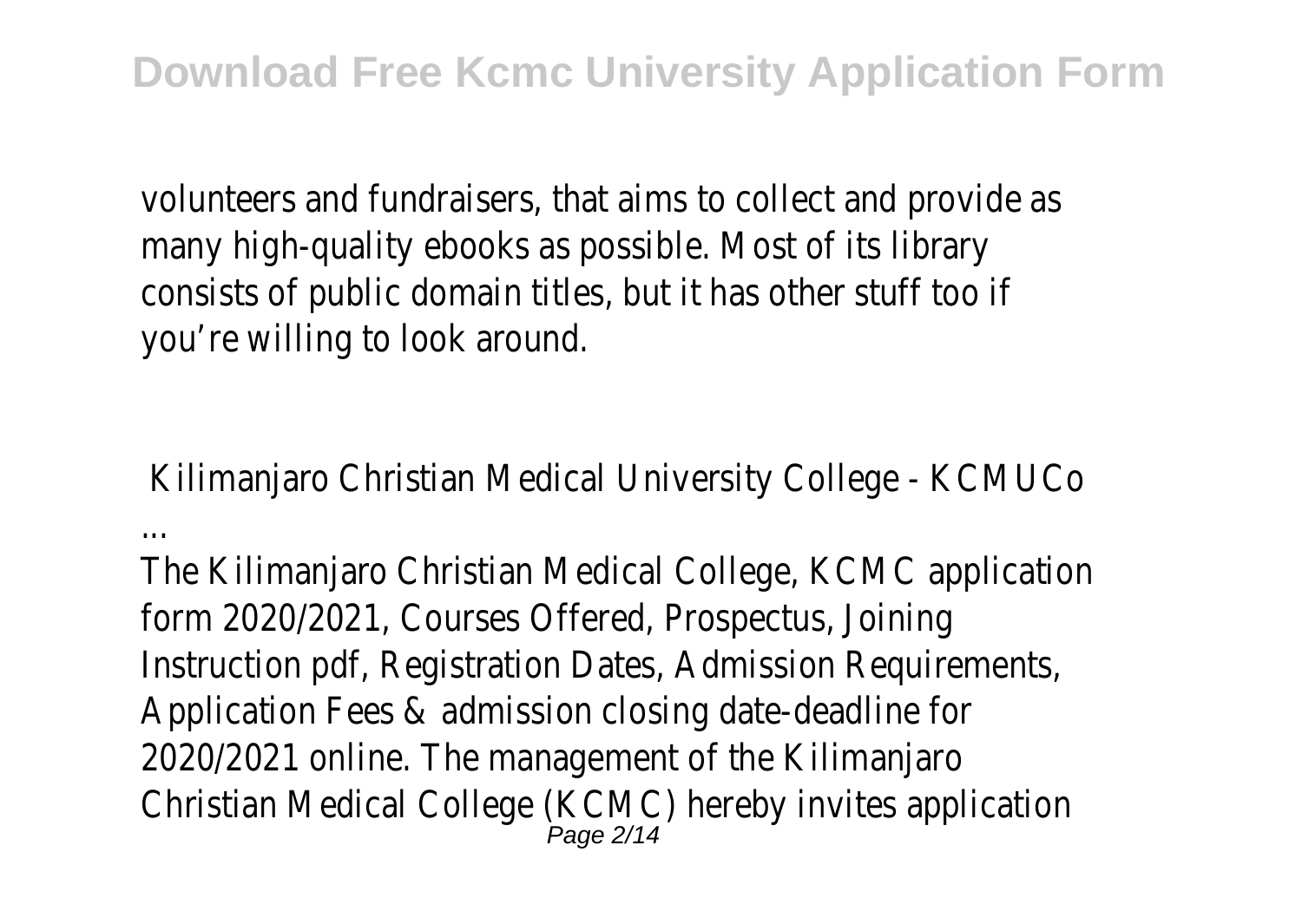from suitable candidates for admission into the college ...

Welcome:Kilimanjaro School Of Pharmacy Failure to any of the above, Your application will be disqualified : 5. Make sure Application Type and Entry Type are correct before submit form in the right side because you will not be able to start any new application: 6. Once Form IV Index Number Registered, you will not be able to change it. 7.

SIMS | Start Application - Ruaha Catholic University Mzumbe University: Non-Degree Programmes (Diploma and Certificate) Application 2020/21 Mzumbe University invites applications from qualified Tanzanians and non-Tanzanians for admission... by Udahiliportal. June 19, 2020. ... Form Six JKT Page 3/14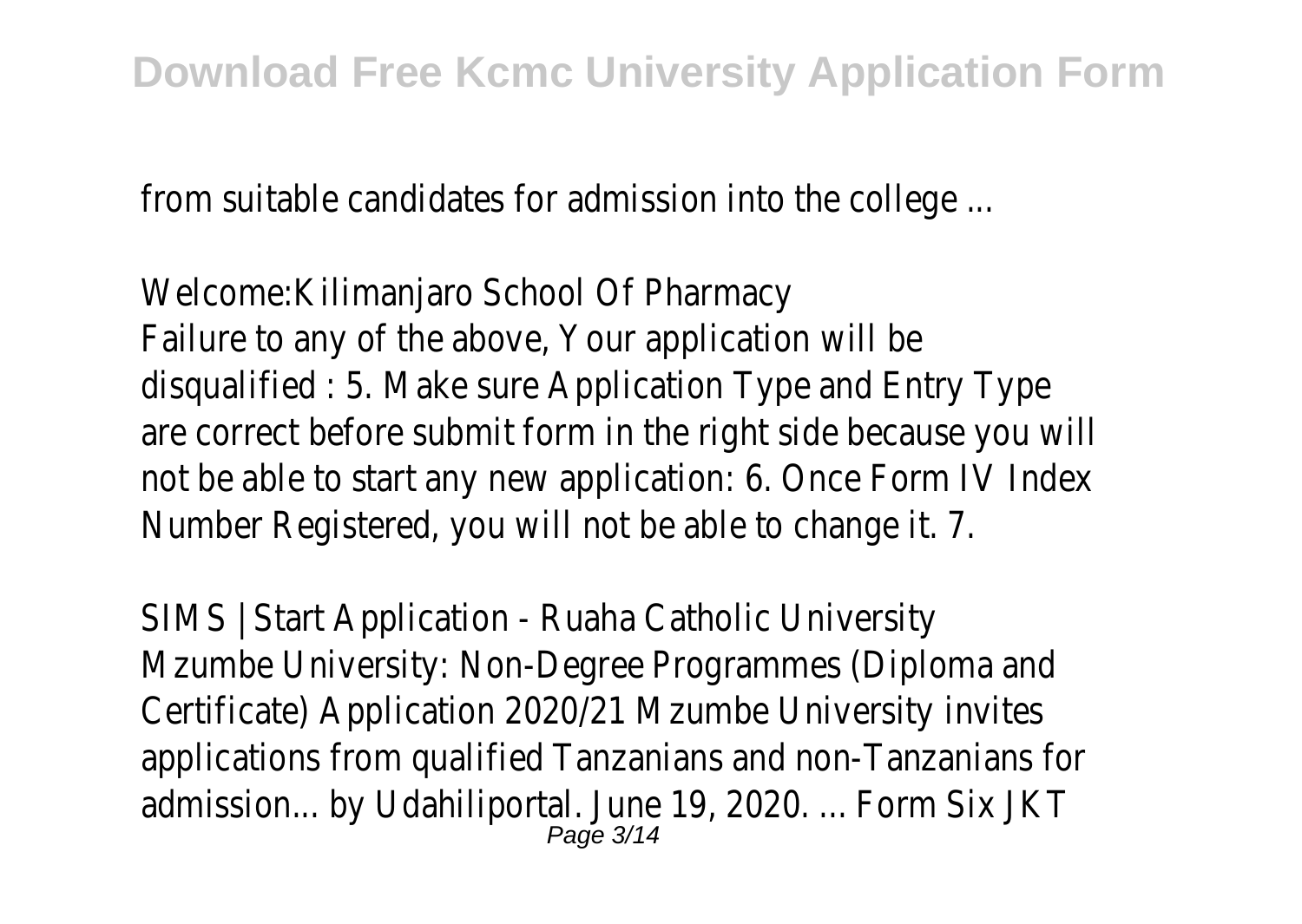selections 2020- Form Six waliochaguliwa kujiunga na JKT 2020.

## **KCMUCo**

Kilimanjaro Christian Medical University College is inviting legible Applicant to Apply for the second round application Window. For Form four, Form Six and Equivalent Students. For New applicants, to apply Online Click HERE… For Postgraduate Applicants Click HERE…. and Download Application Form.

Online Apply – KCMUCo KCMC Application Form 2019/2020 – The Kilimanjaro Christian Medical College online application form pdf for the Page 4/14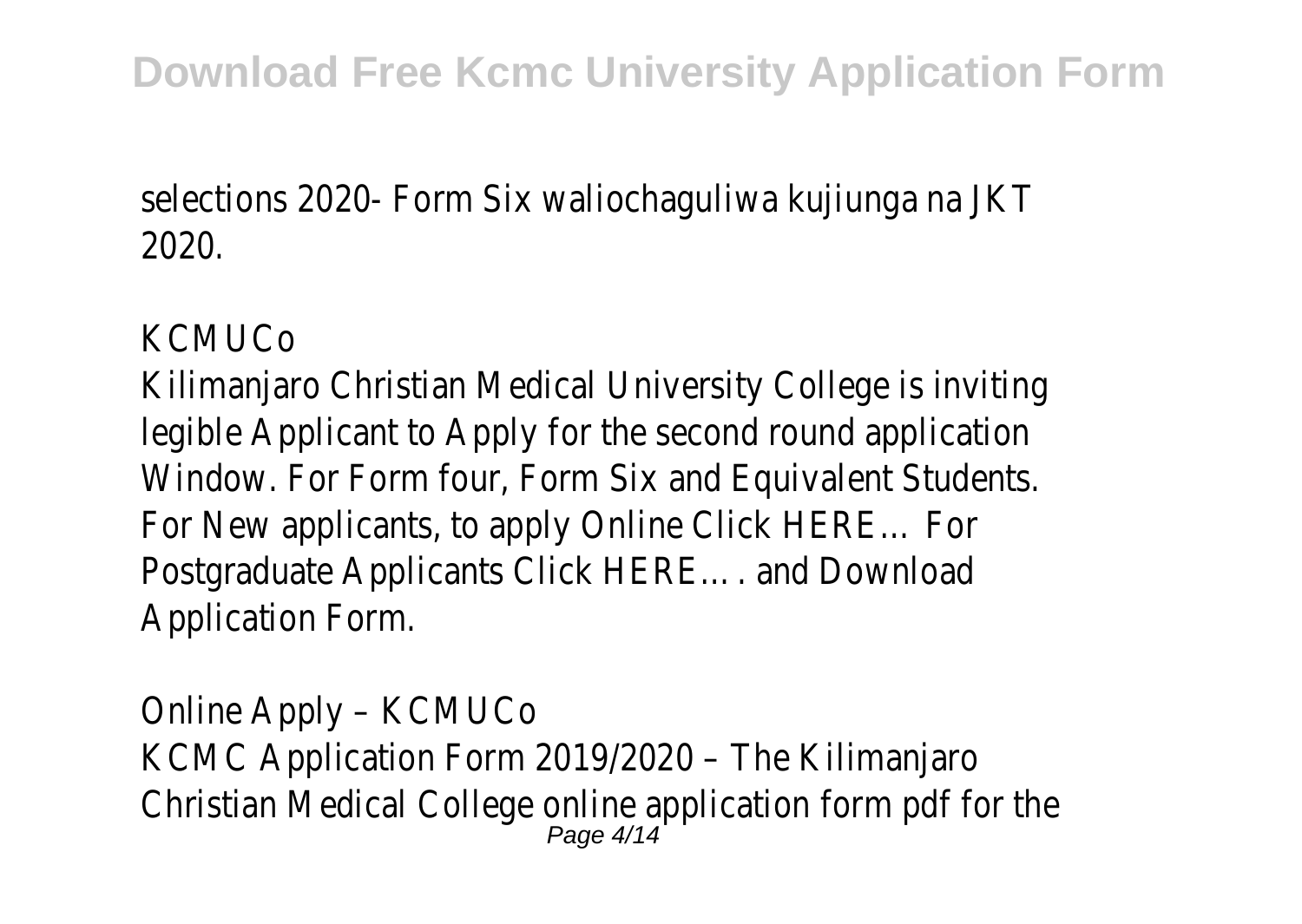2019/2020 academic year has been released. KCMC admissions 2019/2020: Applications are invited from suitably qualified applicants for admissions into various undergraduate, Postgraduate, Masters, Diploma, Certificate, Short Courses, Distance Education and others programmes in any ...

KCMC online application and entry requirements for 2020 ... The Kilimanjaro Christian Medical University College invites applications from qualified candidates for the admission into the Bachelor Degree Programmes for the academic year 2019/2020 scheduled to commence in June 24, 2019 for applicants from who completed their education in previous years and 15th July 2019 for freshers high school graduates.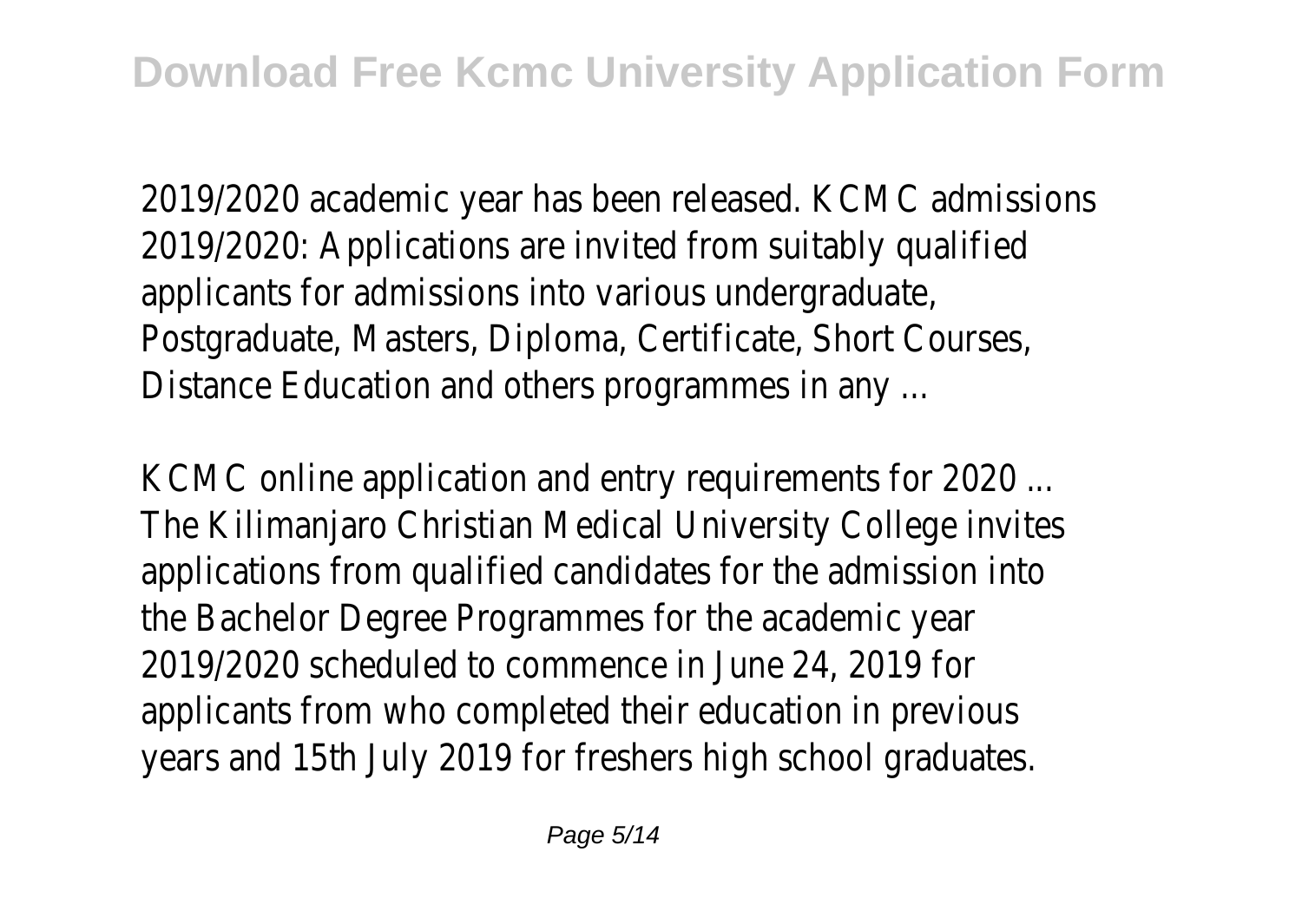Home| Catholic University Health And Allied Sciences READ ALSO: KYEOP online application procedure and courses KCMC University fee structure. Usually, the fees vary depending on the course someone pursues. However, the revise one is not out yet. At the moment, the one available on their website belongs to the 2018/2019 academic year.

Kilimaniaro Christian Medical University College KCMUCO ... Download the university application forms you need below. These forms are for students applying to undergraduate (Bachelors) degrees and postgraduate degrees by coursework. Please do NOT use these forms to apply for research programmes (MPhil or PhD). To request application forms for research programmes, contact Study Options.Please print the Page 6/14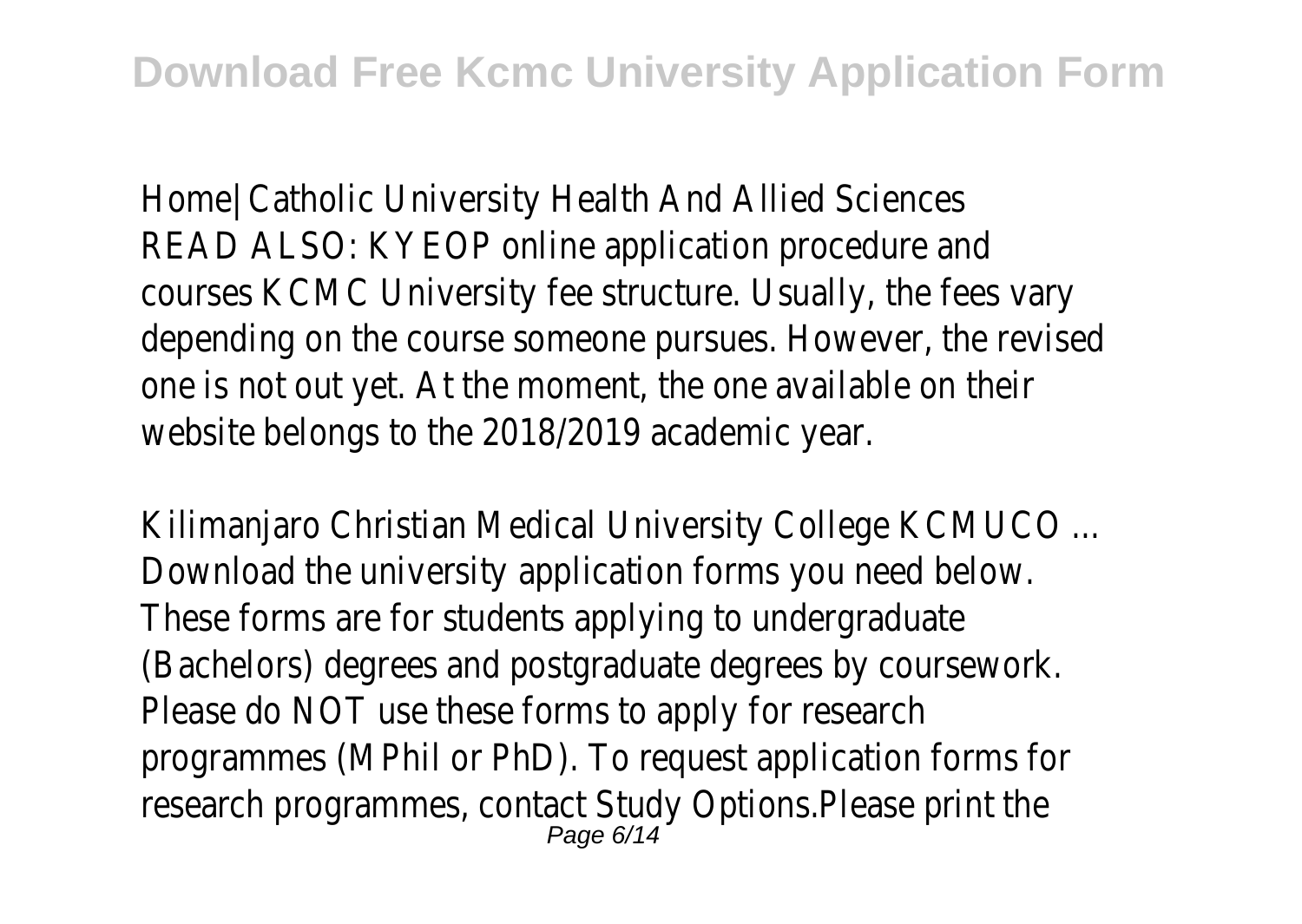forms you require and read the

## TUMAINI UNIVERSITY KILIMANJARO CHRISTIAN MEDICAL COLLEGE

It is under the Kilimanjaro Christian Medical Centre and is widely recognised. The course is a one year program. A Certificate of Nurse Anaesthetist is offered by the School on successful completion of the course. Application should be sent to the Principal, School of Anaesthesia, KCMC.

Kcmc University Application Form To all Alumni, friends, collaborators, Partners, Researchers, Academicians, Students, and well-wishers – THE CATALYSTS Page 7/14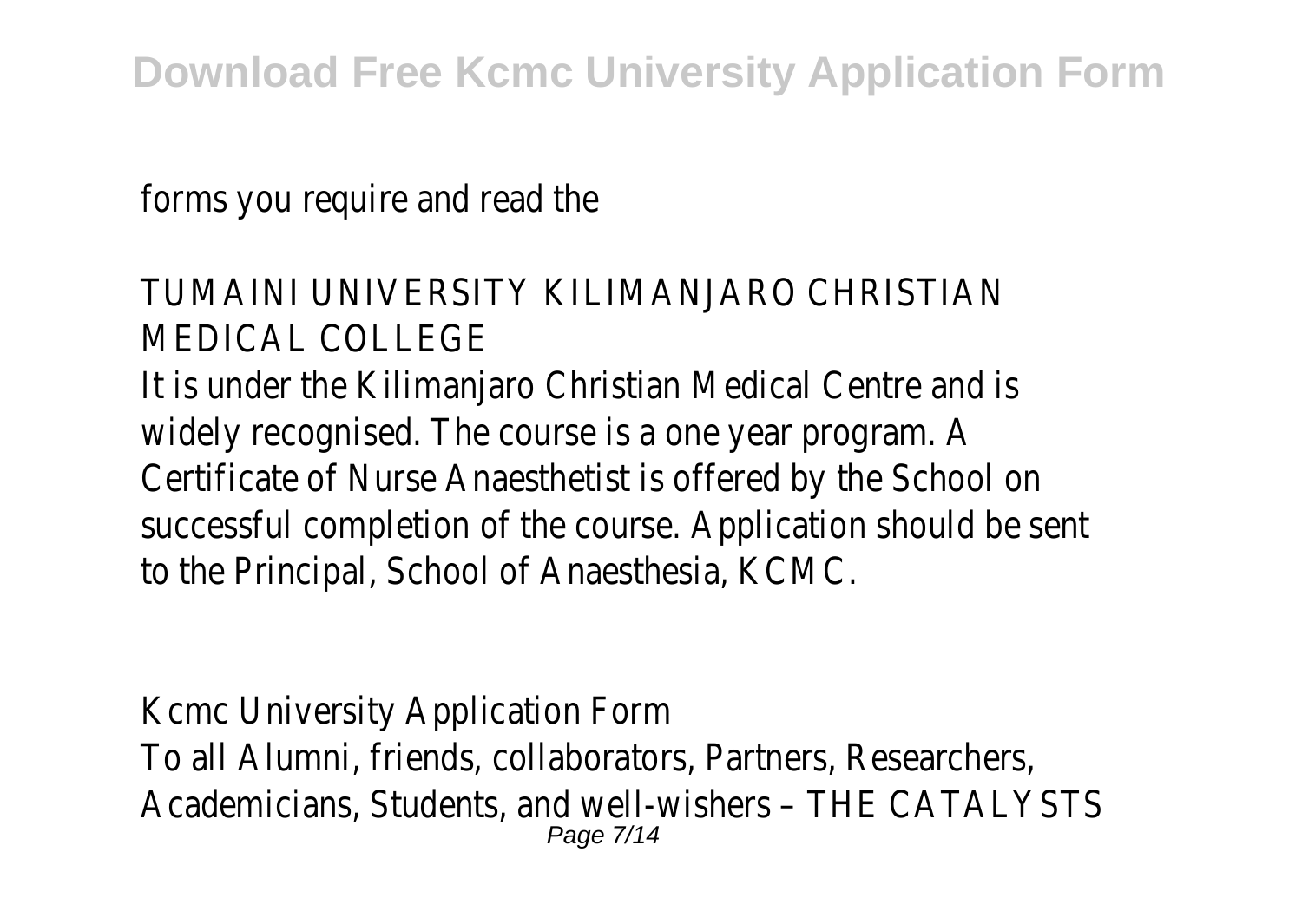of Kilimanjaro Christian Medical University College [KCMUCo] Greetings to all, Kilimanjaro Christian Medical University College became operational on October 1st, 1997 as a Christ-Centered Institution, starting with the Faculty of Medicine and later expanding to incorporate ...

Kilimaniaro Christian Medical College (KCMC) Application ... KCMC is a referral hospital for over 15 million people in Northern Tanzania. The hospital is a huge complex with 500-800 inpatients in 630 official beds, 90 canvas, 40 baby Incubators, 1852 students, 1300 staff and 1000 visitors and companions daily.KCMC is a university teaching hospital for Kilimanjaro Christian Medical University College (KCMUCO)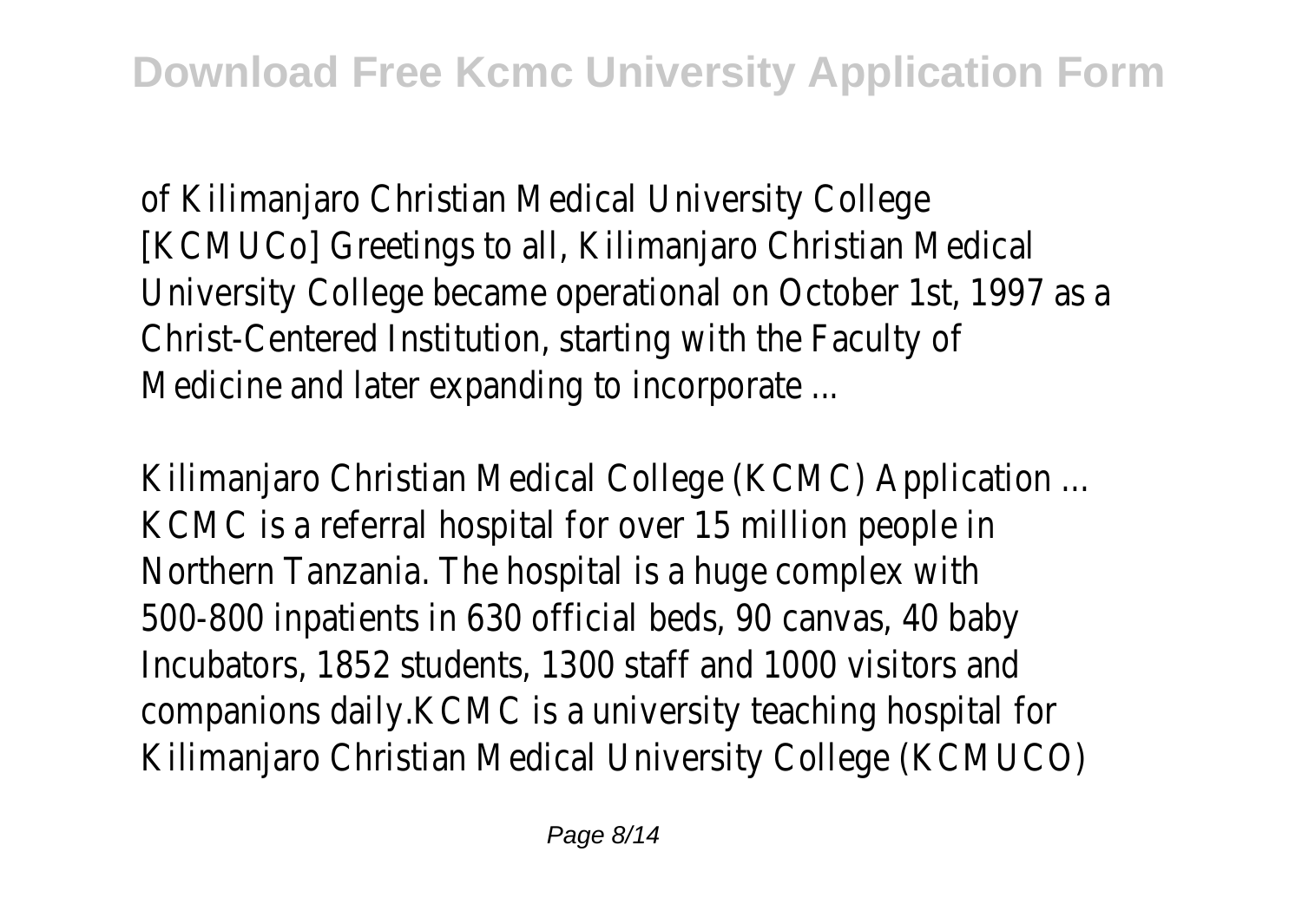KCMUCo-OSIM : Login The Catholic University of Health and Allied Sciences - Bugando (CUHAS-BUGANDO) is located at Bugando Hill, within the Bugando Medical Centre (BMC) premises in Mwanza. Our core business is training, research and consultancy services.

Online Application Menu - CollegeNET Kilimanjaro School of Pharmacy (KSP) was established in September 2002 with the enrollment of twelve students (12) following the permission granted by the then, Ministry of Health and Social Welfare to conduct a two years course in Pharmaceutical Sciences which lead to the award of Pharmaceutical Assistants Certificates to her graduates. Page  $9/14$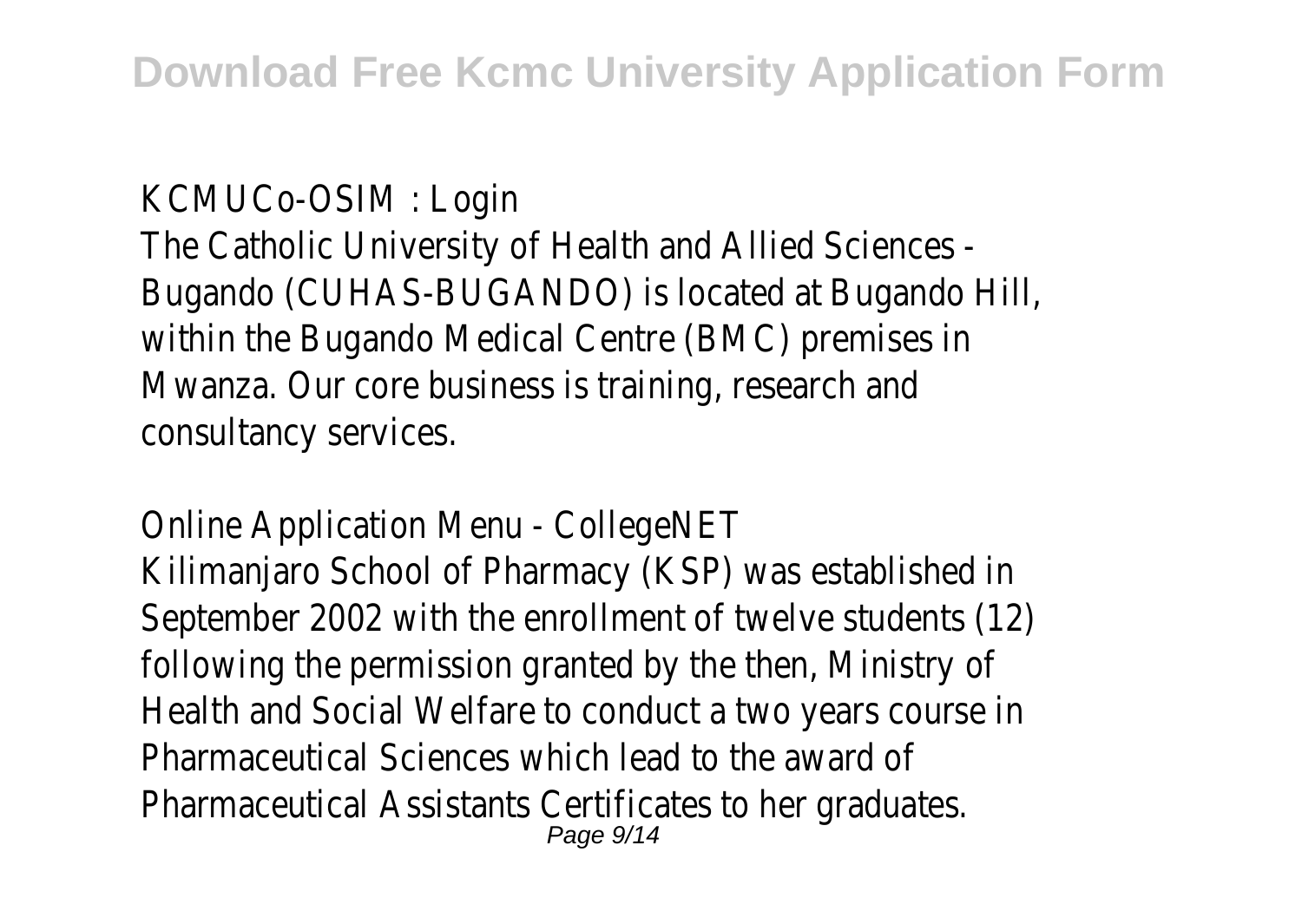Bugando University Application Form 2019/2020 - Eduloaded Use your institute registration Number to sign up For new Students (Click here the Link that says "Get Your Reg Number" Above) and use that registration number to sign upPassword Instructions. You are required to use Strong Passwords. Password must contain atleast one Uppercase letter, atleast one lowercase letter, atleast one Numeric Digit and atleast one Special Symbol like  $(\frac{2}{3}, \frac{2}{3}, \frac{1}{3}, \frac{1}{3}, \frac{1}{3})$ .

UDOM Online Application: 2020/2021 Admission - Explore the ...

Kilimanjaro Christian Medical College P.O Box 2240 Moshi, Tanzania APPLICATION FOR ADMISSION TO A DEGREE Page 10/14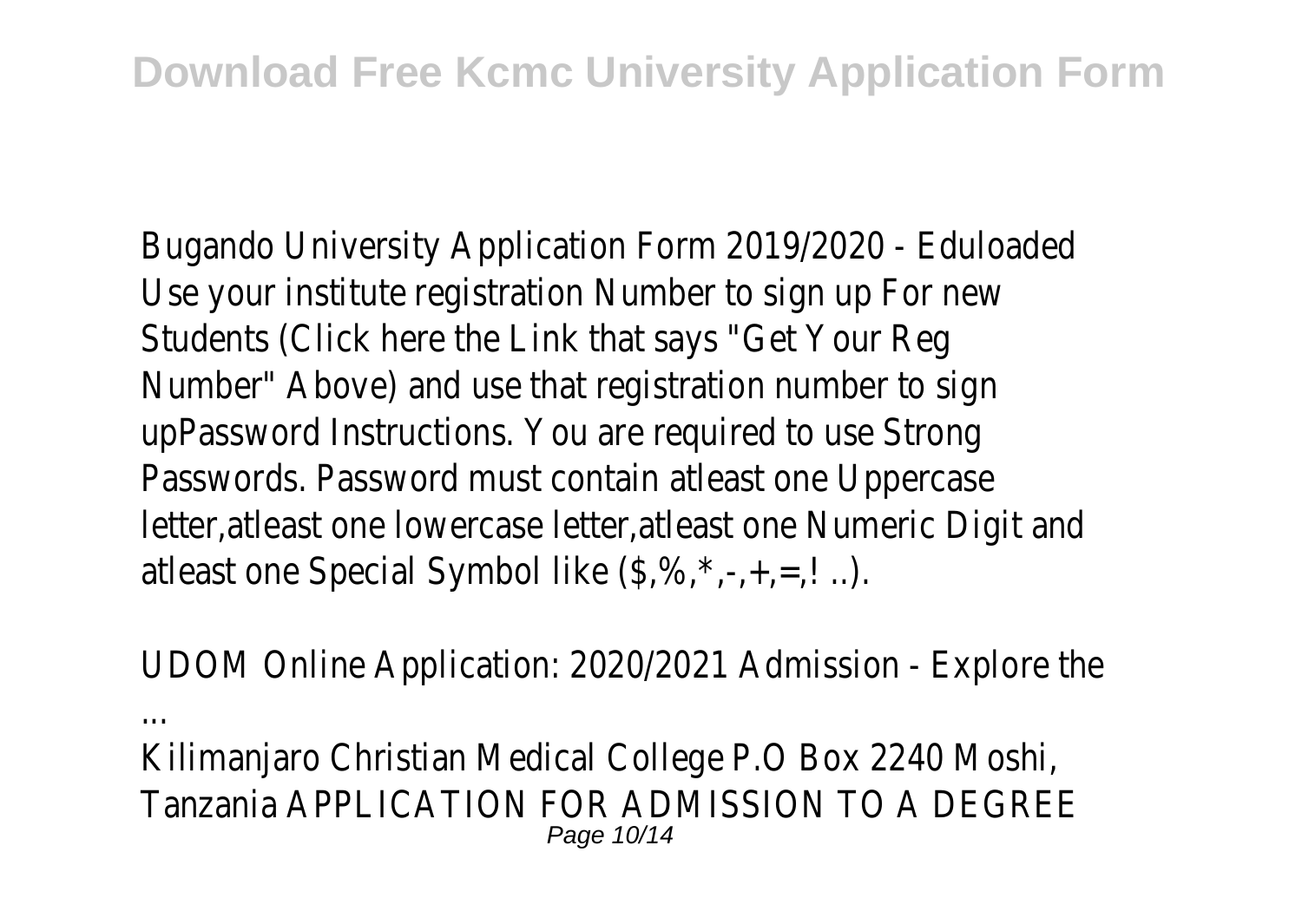COURSE IN THE YEAR ... enclosed with this form being Application fees: ... University and with the courses available and I certify that to the best of my

Admission News | Udahiliportal.com

This article contains information on the University of Dodoma, UDOM Application form and requirements for admission into Undergraduate Degree, Diploma Programmes and Postgraduate for the 2020/2021 academic year. Applications are invited from suitably qualified SCHOOL LEAVERS, NON-SCHOOL LEAVERS and SPECIAL CASES.

KCMC Amo General School Application Form 2019/2020 Intake ...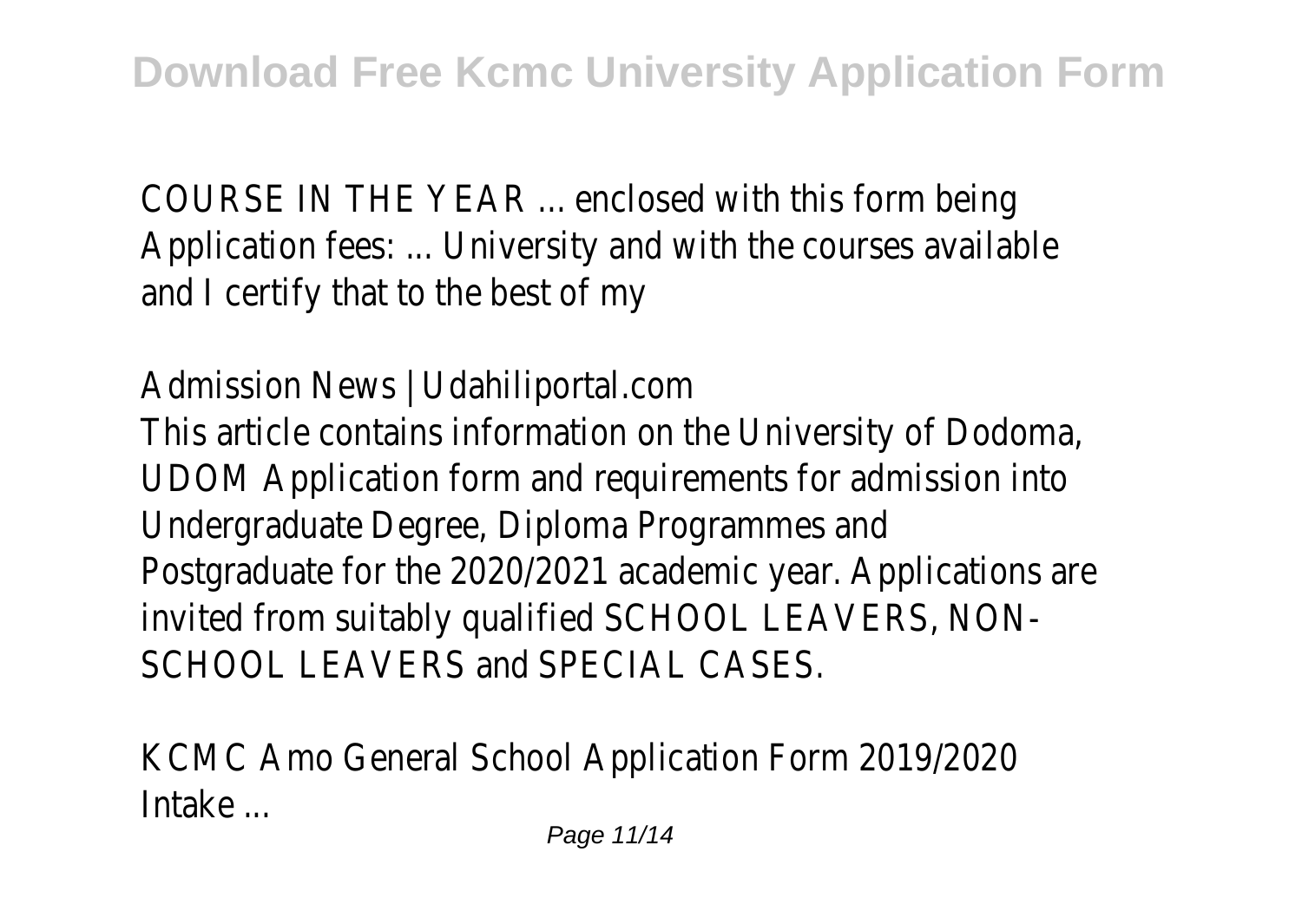Bugando University application form 2019/2020… CUHAS online admission application intakes form for the 2019/2020 academic year is open toall Tanzanians & Non-Tanzanians applicants irrespective of colour, race, ethnic identity, religi on, gender or country origin. Catholic University of Health and Allied Sciences 2019/20 Intakes, admission application form pdf, admission requirements, courses ...

How to Apply | Study Options - Study at university in ... Apply Online. Get started or continue work on your application today. Online Application; Manage Your Account. Update your information.

Kilimaniaro Christian Medical College (KCMC) Application ... Page 12/14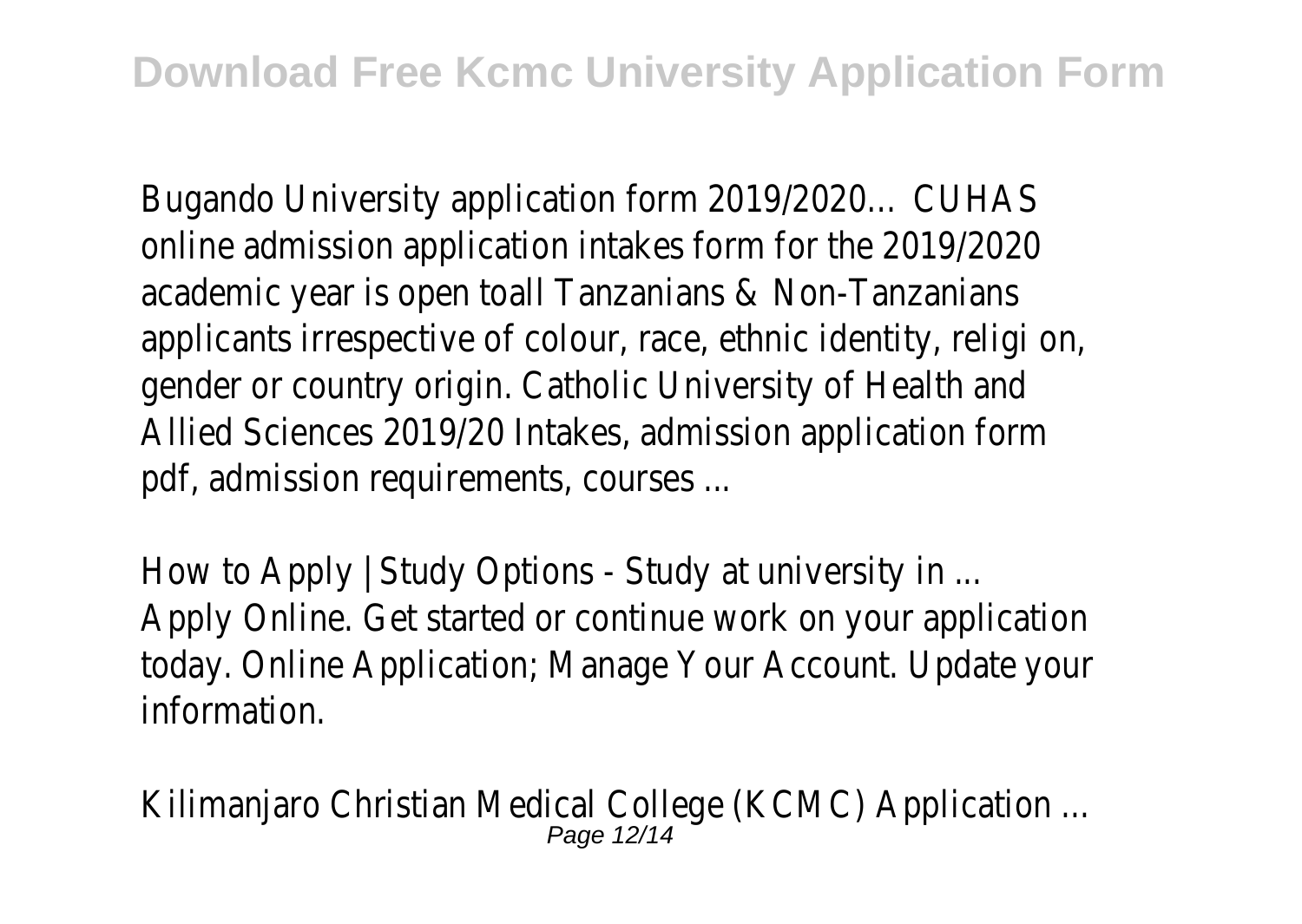To start your application, Click on the Program category Follow the Listed steps. On each page there are instructions. Click here to Apply for Bachelor Degree Applications Closed ; Click here to Apply for Diploma September Intake - Round 1 Deadline: 06-Sep-2020; Click here to Apply for Postgraduate Program

## KCMC

KCMC Amo General School Application Form 2019/2020 Intake. The Management of the KCMC Amo General School, Moshi Municipal Council – Kilimanjaro has released the Online Application Form 2019/2020 Intake, Joining Instructions – Admission Requirement for undergraduate, ordinary diploma, postgraduate, degree, Ph.d., Masters, Certificate, short course, Page 13/14